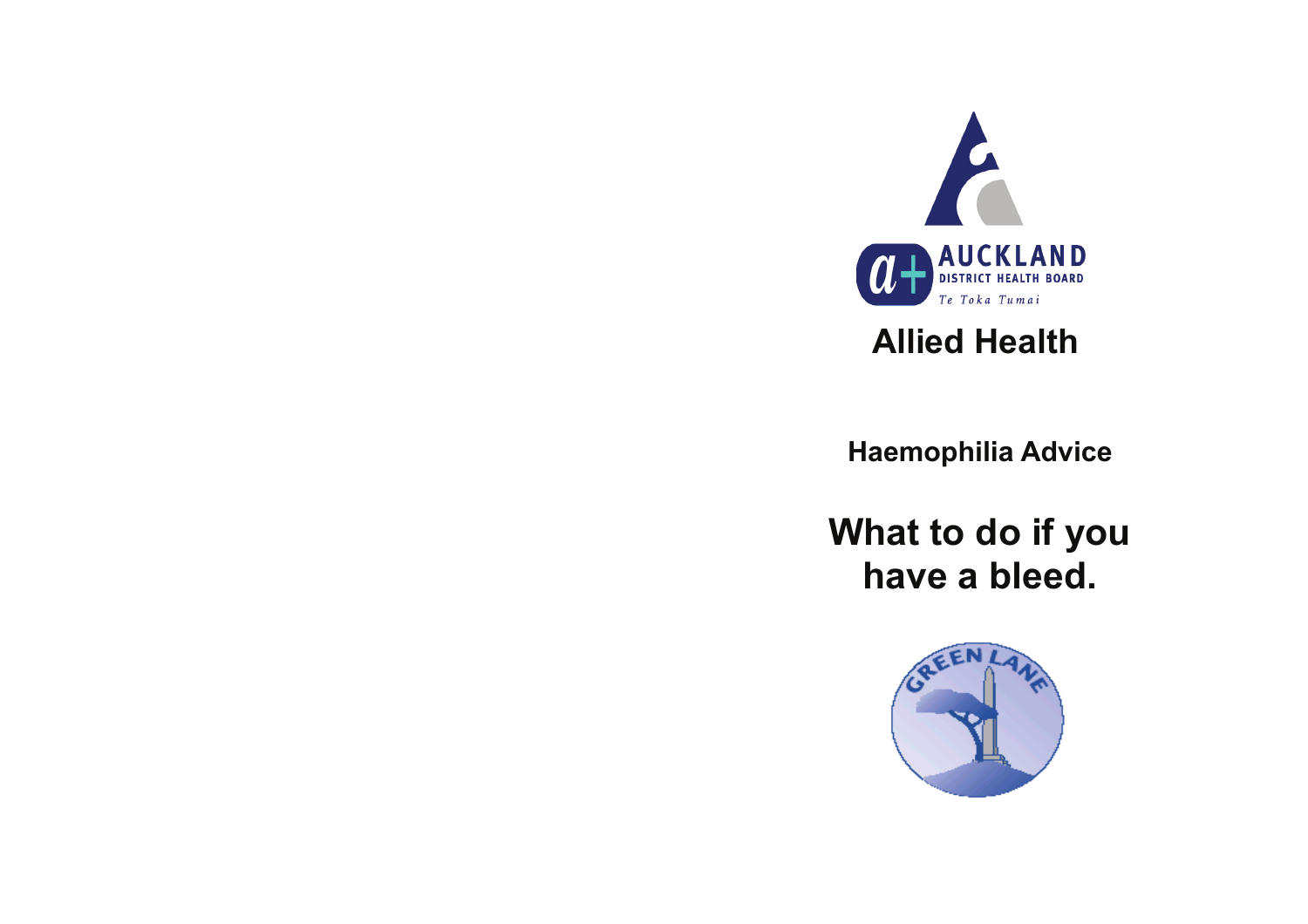#### **Introduction**

This leaflet is designed to help you treat bleeds more effectively. It tells you what you should do at home immediately following a bleed and in the days afterwards. It also tells you what physiotherapy treatment to expect following your bleed.

#### **How will I recognise a bleed?**

Your doctor will have told you more about how to recognise a bleed.

The general symptoms are pain, heat, tingling or bubbling sensations together with swelling and stiffness.

Remember the faster you treat the bleed the better, but that treatment is not just Factor! You will need help to rehabilitate the muscle or joint once the bleed has stopped.



Physiotherapy Outpatients Allied Health Level 1, Building 7 Greenlane Clinical Centre Telephone: 630 9803



Copyright of this document is vested in Auckland District Health Board and may not be reproduced in any form without prior consent of ADHB Allied Health Version 1.0; Written 2009, Review 2011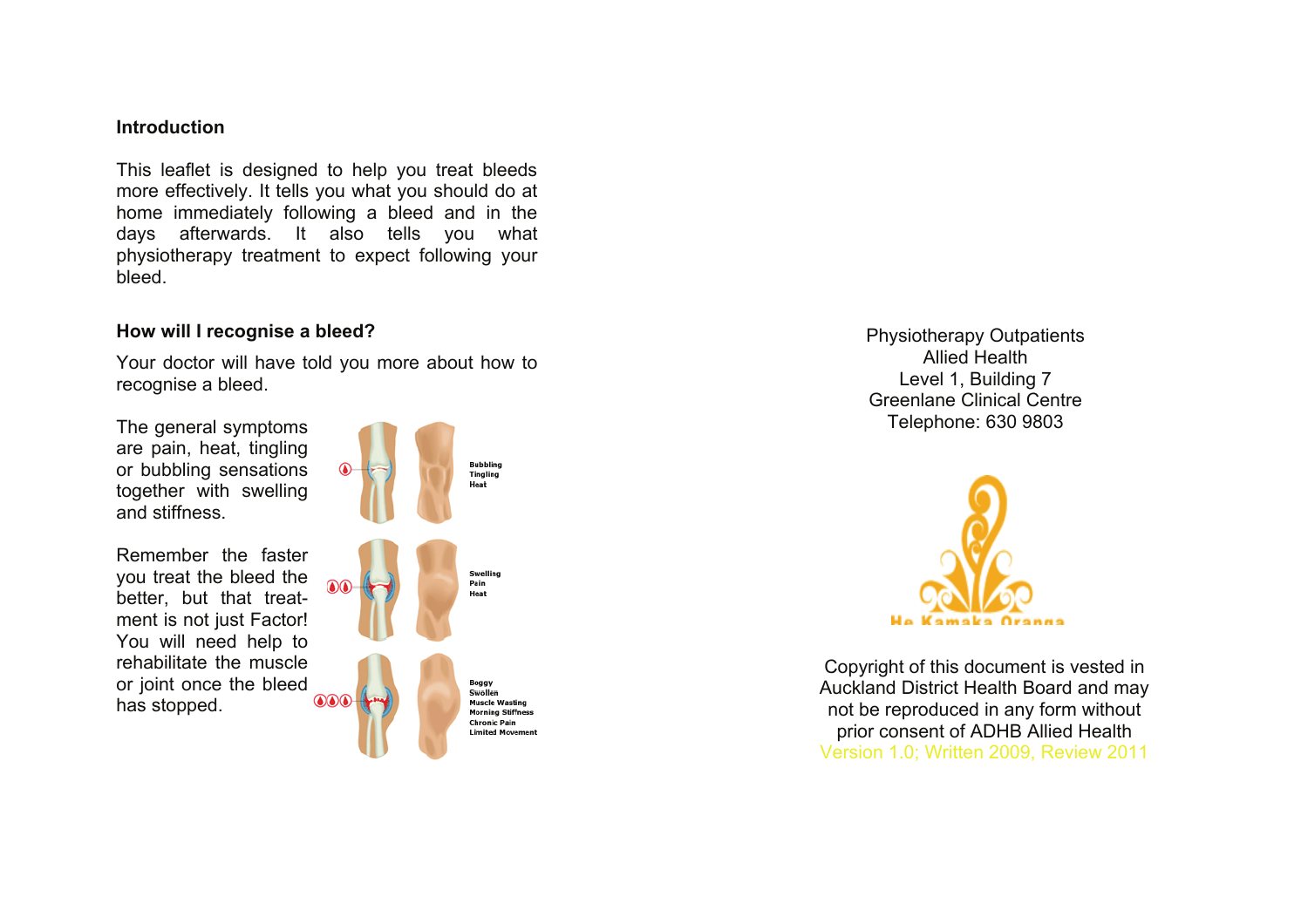## **What physiotherapy will I need?**

Physiotherapy following a bleed is very important.

Your physiotherapist will provide you with a programme of suitable exercises, which will increase gradually. It is important that you do these exercises, as often as you are advised to, to help ensure a speedy recovery.

You may be given a series of outpatient appointments to help to get your joint or muscle working normally. This may involve treatment in our gymnasium and your physiotherapist may use other procedures such as ultrasound (using high frequency sound waves) to speed the recovery of the affected area. These procedures help to stimulate the breakdown and absorption of blood following a bleeding episode.

## **Who can I contact for more information?**

If you would like more information on what to do if you have a bleed,

Please contact the Physiotherapy Practitioner Haemophilia on (09) 367 0000, extension 27025.

 $or \dots$ Contact the Haemophilia Centre at Auckland City Hospital on 09) 367 0000, extension 25285

### **Why is treatment important?**

Early treatment of a joint or muscle bleed is essential. It minimises the long-term damage and deformity that can occur as a result of a bleeding episode. Physiotherapy appointments are free, and are important to get your muscle or joint working again and speed up your recovery.

## **Steps to follow at home:**

- Administer factor replacement as soon as possible following a bleed.
- Contact the Haemophilia Centre to arrange an appointment with your nurse or Physiotherapist.
- Start to follow the PRICE regime (see over page). This is a handy way to remember the things you can do to help, both immediately after your bleed and after you have been to the Centre. If you do not have the necessary equipment at home, the Centre can supply this.

If you have pins and needles in the affected limb, at any time, you must contact the Haemophilia Centre immediately. This is because severe bleeds into muscles, particularly in the calf or forearm, can lead to swelling in the muscles which can press on the blood supply to nerves and muscles.